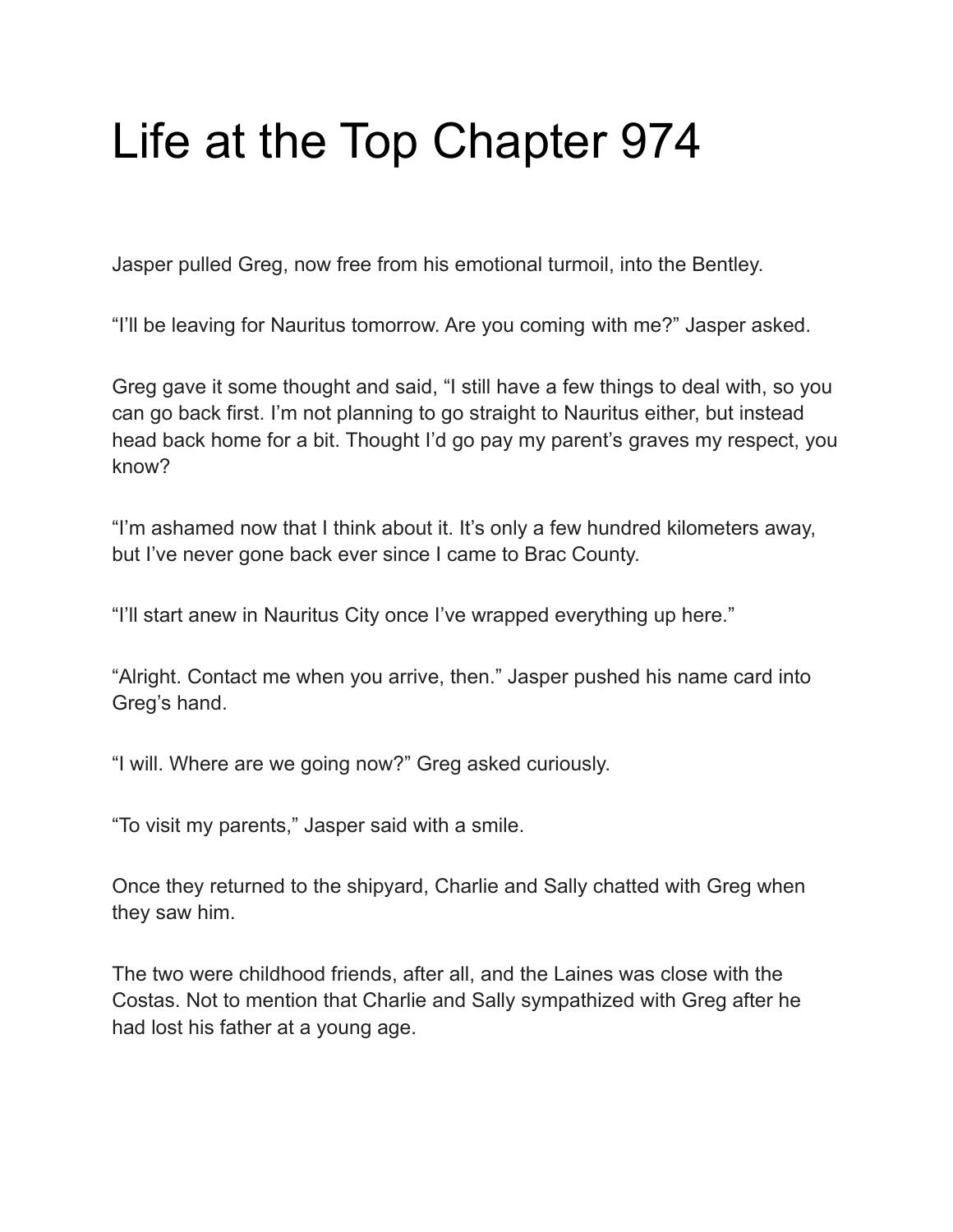Thus, it was only natural that they engaged in small talk when they met again. Sally soon asked Greg how he had been lately.

Greg did not say much, but he explained that he had gotten married and divorced when he realized that the relationship was not working out. Therefore, it was just him and his son now.

The topic once again evoked Sally's sympathy.

However, Jasper was acutely aware that his parents especially loved Greg's son.

"Oh, look at his little face. He looks just like Greg when he was a child. Look at his small hand and his soft cheeks. So adorable."

"He even smiled at me." A rare smile appeared on Charlie's face where he stood by the side.

Greg smiled. "Have Jasper give you a chubby little grandchild while it's still early, then."

"Exactly my thoughts. Wouldn't it be great if he let me take care of his children now while I can still move about? But you know what he told me? He told me he's still young and he doesn't want kids yet."

Sally must have been bottling this up for some time as she began to vent the instant Greg brought up the topic.

At that moment, Sally looked at Jasper, who had an awkward expression on his face. "You're not so young anymore, you can't possibly make Wendy follow you around aimlessly like this. Think of her, at least. I've talked to your dad about this, so if you two are ready, just confirm your relationship and get it over with.

"Wendy's dad's an understanding man so I'm sure he'll get it. You can have a child first if you don't plan to get married so soon. That's what's popular among you youths nowadays, is it not?"